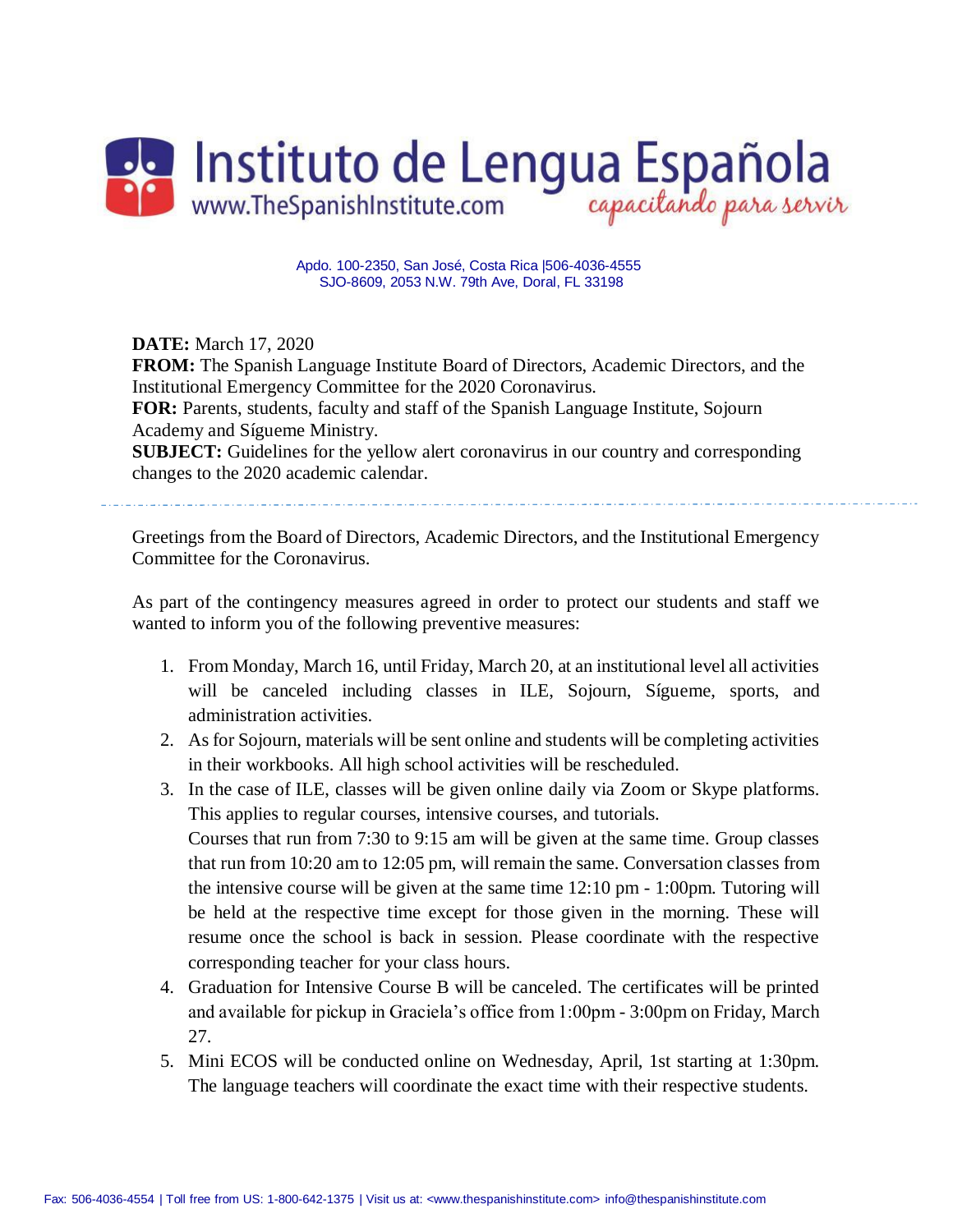- 6. The ECG or Grammar Exam will be conducted in person Thursday, April 2 in the Chapel from 1:00pm- 4:00pm for students for graduating students.
- 7. The ILE graduation will be as planned and be held on Friday, April 17th.
- 8. Once we have resumed classes on April 13, the following measures will be implemented:
	- a. Two thermal thermometers will be purchased to take the temperature of any person who will enter the institution. This will be required.
	- b. Anyone with a temperature above 38 degrees Celsius (100 degrees F.), will not be allowed into the institution.
	- c. We would appreciate your understanding due to the delays this measure may cause. We ask parents not to leave the entrance until the student has been monitored and enters the institution.
- 9. If a student has left and reentered the country before April 12, they have to comply with the Costa Rican Government and complete the required two week quarantine.
- 10. Additional support from our doctors will be given to support the student population by appointment.
- 11. In case of new guidelines by the Ministry of Health or the Ministry of Education, we will be communicating via e-mail regarding additional measures that will be taken.
- 12. Finally, as part of our commitment, any activity or institutional massive celebrations are canceled.
- 13. We would also like to inform you that is you have any questions or concerns respective to the Institutions current situation they will divided in the following manner:

a. Missionaries and students of ILE please direct your questions to our point person Sam Flores: [Sam.flores@thespanishinstitute.com.](mailto:Sam.flores@thespanishinstitute.com)

b. Parents and students of Sojourn Academy please direct your questions to [Sojourn@thespanishinstitute.com.](mailto:Sojourn@thespanishinstitute.com)

14. We want to inform all staff and personnel of Sojourn, ILE and our administrative staff that they must be present Thursday, March 19th at 1:00 pm for a mandatory meeting in ILE's Chapel.

We hope that we can always count on your understanding and support. May the peace of our Lord Jesus Christ be in each of your homes.

> **"He who dwells in the shelter of the Most High He shall abide under the shadow of the Almighty. "** Psalm 91: 1